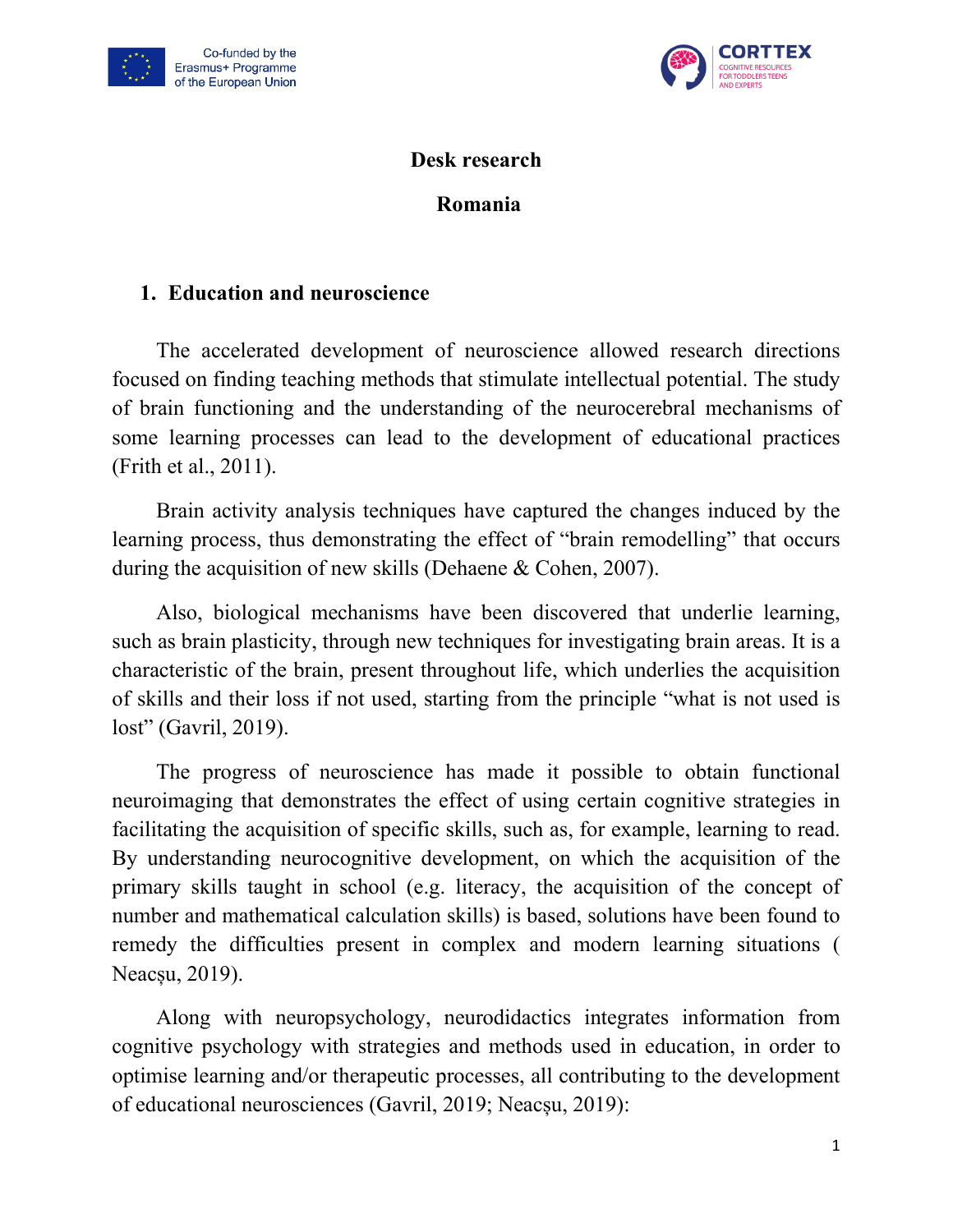



- $\triangleright$  Neurosciences bring explanations about the cognitive mechanisms of the psyche, about the functioning of the nervous system, helping to a better understanding of the processes involved in learning;
- $\triangleright$  Cognitive psychology provides information about how information is processed in the individual cognitive system;
- $\triangleright$  Education sciences provide information about the optimal ways to learn and acquire specific skills.

Education can generate significant changes in brain organisation (Dehaene et al., 2010). It is believed that it is the one that has led to the increase of IQ over the last decades (Nisbett et al., 2012). On the other hand, educational failure, especially in developing basic skills (writing/reading / mathematical calculation), has an increased risk of social marginalisation and poverty (Gavril, 2019).

Knowing the causes of learning difficulties, reconceptualising teaching methods from learning mechanisms, and analysing the motivational aspects of learning is fundamental to learning neuroscience. Furthermore, the information discovered in this field will have a remarkable impact on the teaching activity of teachers, which is why they must have such knowledge.

#### **2. Learning difficulties/ disorders**

Legislation and good practices regarding learning difficulties differ from one country to another, and the differences are noticeable, starting with how they are defined. Involving an interdisciplinary approach from a theoretical and practical point of view, learning difficulties were analysed from both a clinical and educational perspective.

From an educational perspective, learning difficulties are a disability. Instead, in the clinical approach, learning difficulties are considered a disorder (learning disorders being the concept that corresponds to the medical model).

In many countries, people with learning disabilities are considered people with disabilities, giving them access to many benefits from the state. Therefore, the type of intervention depends on how they are defined. It is important to provide children with neuropsychological diagnosis and intervention; the main objective is to recover delays and approach the typical development.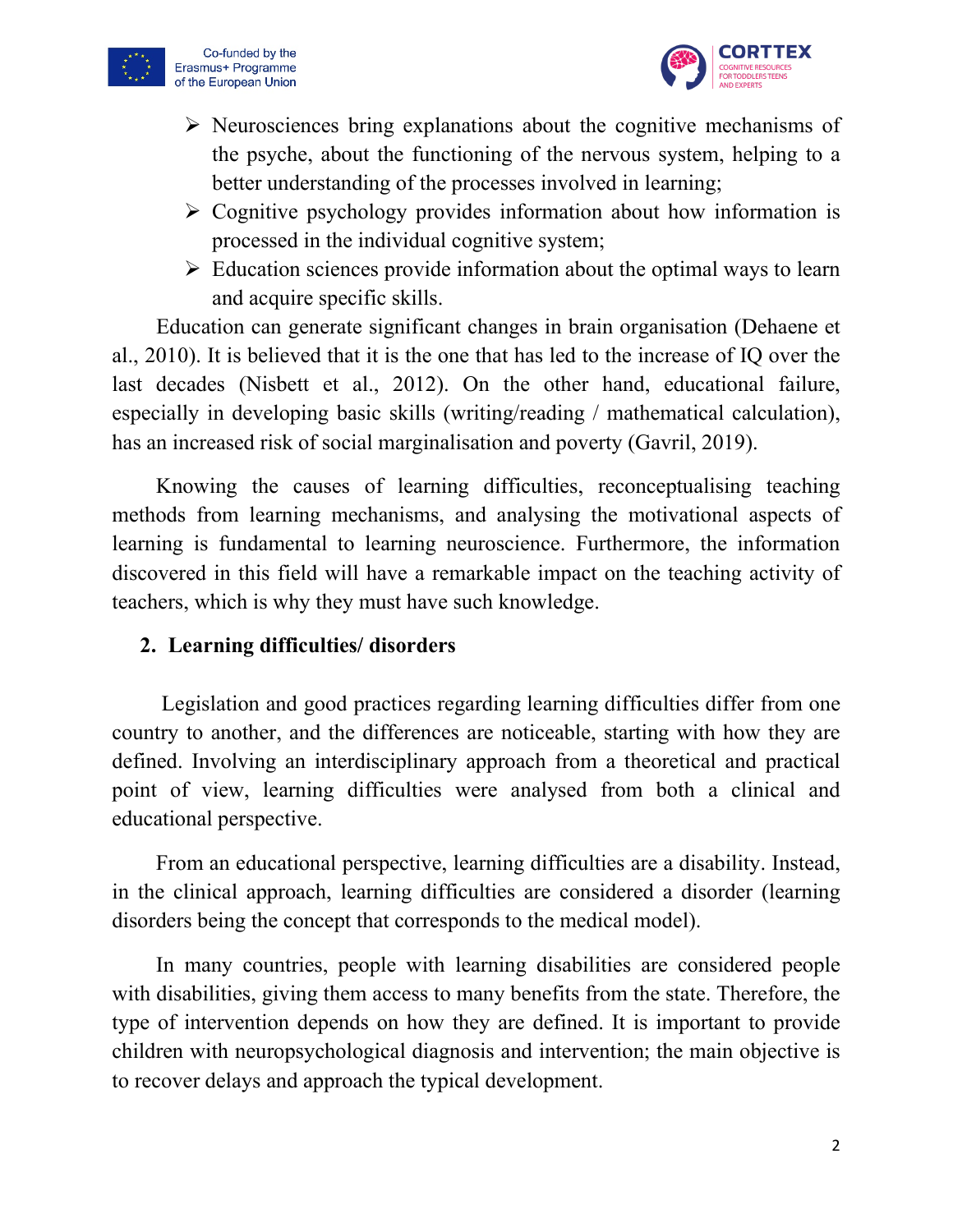



Although in many papers, studies, official documents the distinction between learning difficulties and learning disorders is not clearly explained, the difference between the two concepts is based on the substantive condition that determines the performance deficit in both cases: the disorder is generated by a development atypical of some brain functions, while the learning difficulty involves a typical development of brain functions, being generated by the presence of other disorders, inadequate teaching methods, etc. (Dyslexia - AUSPELD, 2014; Gavril, 2019).

The specific learning disorder (SLD) is innate (due to an impairment of brain function) and is resistant to both intervention and the process of automation of impaired cognitive function. Being considered a specific learning disorder, it affects only a specific skill (e.g., reading) but does not affect all school skills (DSM-5, 2013; Gavril, 2019).

SLD does NOT occur due to the following factors or conditions:

- Delay in intellectual development
- Affective-emotional disorders (e.g., anxiety, depression)
- Prolonged absence from school
- Low socioeconomic status
- Lack of motivation for learning

Learning difficulties may occur at some point during schooling and can be remedied through specific interventions. The affected function can be automated, even if it requires sustained efforts compared to the class average. They have a pervasive character, manifesting themselves in most school-type skills. They occur either due to environmental factors (cultural, social or educational) or a delay in intellectual development.

The differential diagnosis is based on a neuropsychological assessment, which determines whether there is a deviation from the norm or a delay in development.

The diagnosis of a specific learning disorder is inevitable if the performance of the affected function (e.g., reading speed in suspected cases of dyslexia) is at least 2 standard deviations below the characteristic average of children with the same level of schooling (DSM-5, 2013).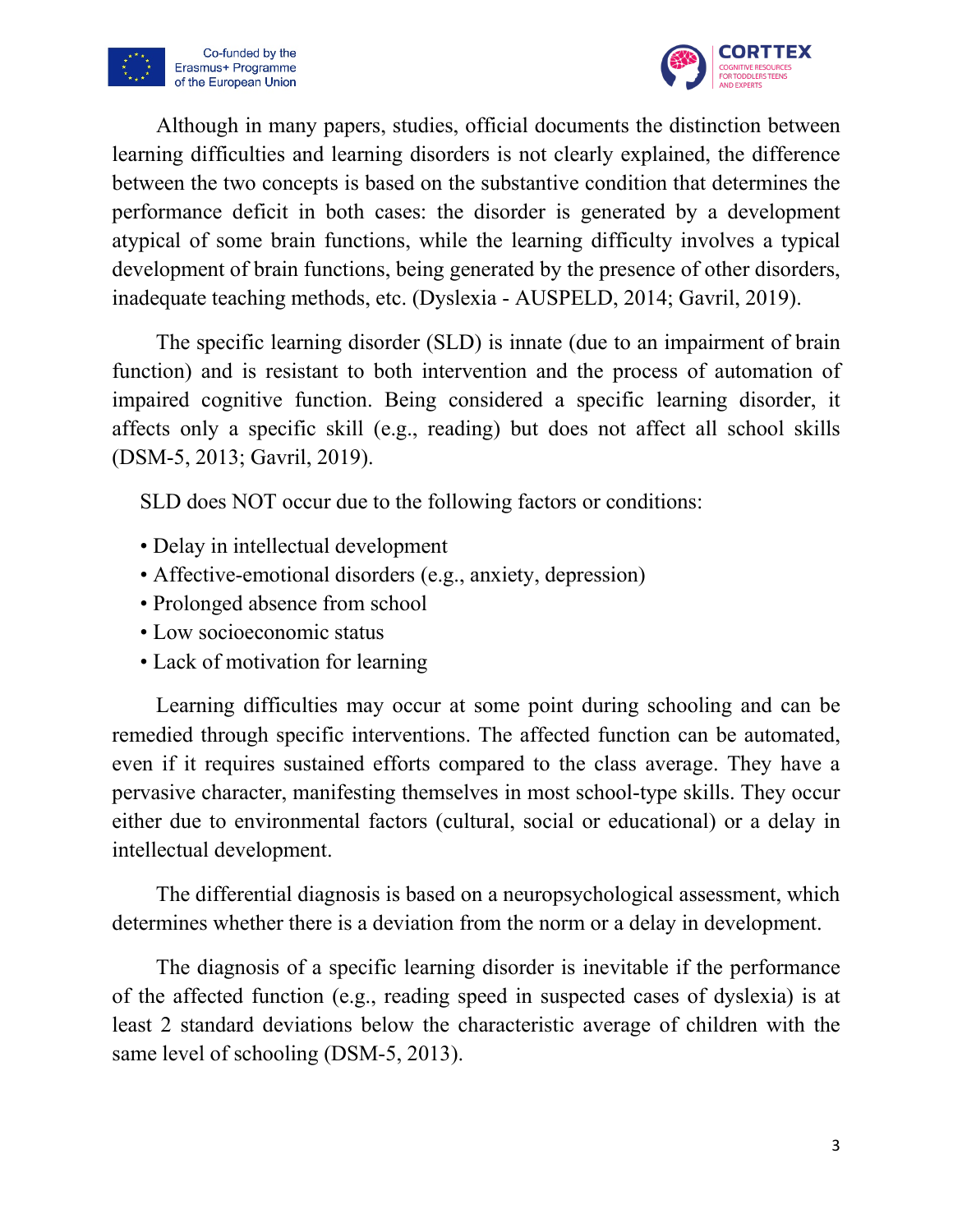



Based on the studies and statistics analysed, Lorana Gavril (2019) concludes that, if in a class with 25 students, about 5 of them have difficulties acquiring skills specific to a discipline, they represent a percentage of 20% of the entire class. Statistics provided by other European countries showed that students with SLD in the school population do not exceed 4-5%. The difference that occurs, namely those children who do not suffer from a disorder, but have poor school results, can be explained by a delay in intellectual development, inadequate teaching methods or the presence of other factors that impede the child's progress.

Identifying the causes of the difficulty is necessary for determining the correct type of intervention, and the objectives pursued.

# **3. Interventions during the school period**

At the international level, there is a multitude of approaches regarding the intervention to improve learning difficulties, from the perspective (Gavril, 2019):

- Diagnosis (specialists with various skills, different diagnostic tools);

- Types of intervention available and settlement of their costs;

- Inter-institutional relations (existence of specialised centres and collaboration of these centres with school institutions);

- Specialists responsible for educational intervention;

- The age at which the diagnosis is made and support is provided. Some countries recognise learning difficulties only at the primary school level, where children are assessed and offered support throughout pre-university education, countries where support extends to university level, countries where support extends to professional life.

Intervention in the case of children with learning difficulties must take into account (Bartók, 2017; Gavril, 2019;):

• Peculiarities of age, neurofunctional development and brain plasticity;

- The child's living conditions:
- The child's level of education (class attended);
- Level of severity of the disorder;
- Motivation for intervention;
- Time spent at school or preparing for school lessons;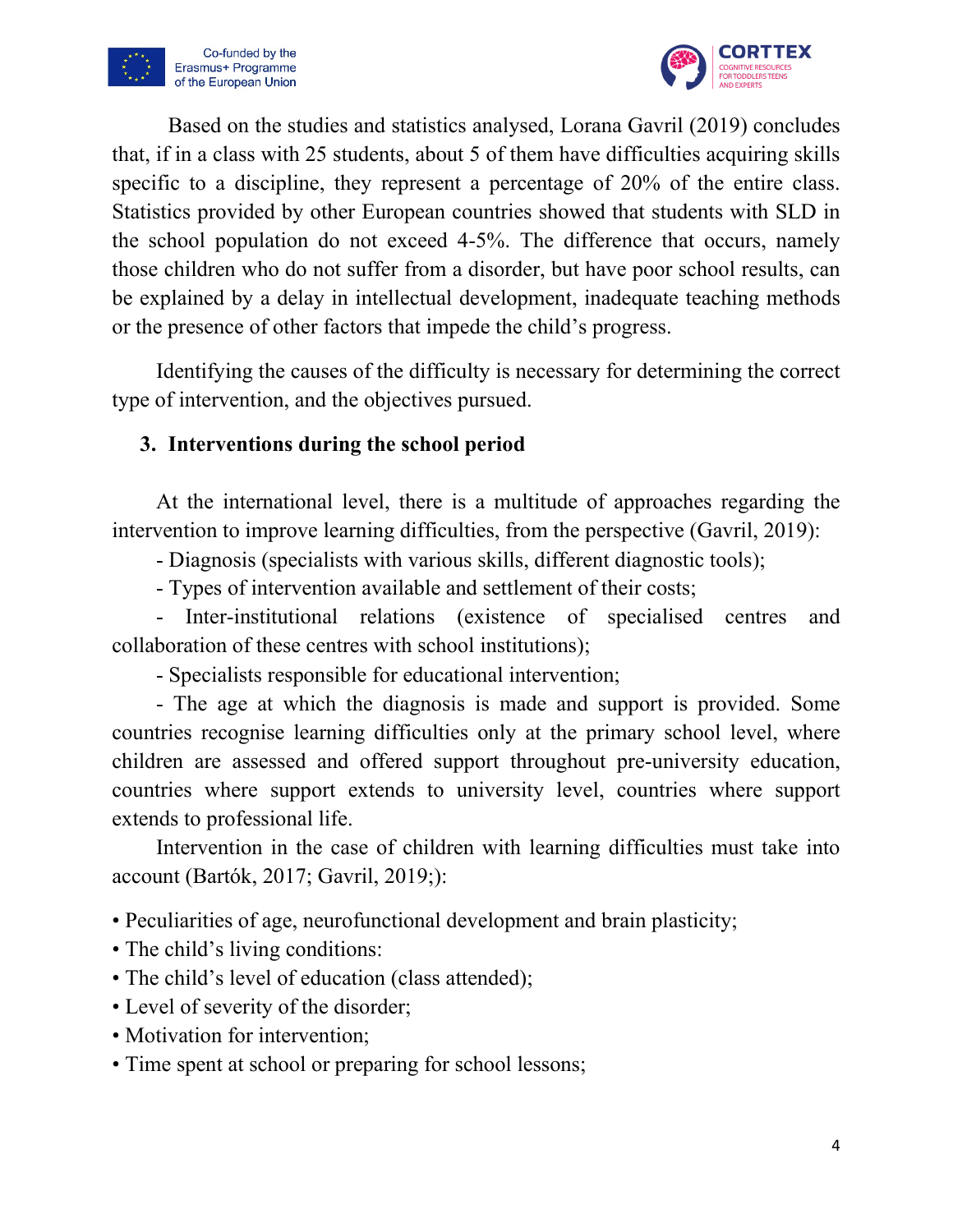



• Increasingly increasing requirements for the assimilation of knowledge and skills as they progress in school cycles;

• The parents' ability to motivate children for school activities and their attitude towards the difficulties that the child manifests in learning.

All these factors influence the recovery of learning difficulties.

Creating a balance between cognitive tasks and emotional-motivational support allows the mobilisation of the necessary resources from a cognitive point of view (attention and working memory) and supports the intellectual effort for the necessary time.

Legislation and specialised studies describe three types of interventions that facilitate the recovery of learning difficulties.

a. Psychological intervention

b. Educational intervention

c. Family intervention

Each of these three types of intervention plays an important role in making significant progress. Communication between school and family is essential to build a supportive and mutually trusting climate. However, at the same time, the intervention of a psychologist is essential to take over the case, to manage the tense situations that arise between the child and those involved in problem management (family, teachers, etc.).

The permanent professional communication between the psychologist and the teacher creates the basis of a two-dimensional intervention: in the cognitive and emotional-motivational plan. This standard support, which must be provided by specialists working with children with learning difficulties, is all the more necessary as the recovery of learning difficulties involves a considerable mental effort on the child, schoolwork being a heavy "burden" to support.

The psychological intervention aims at a series of objectives (Gavril, 2019, pp. 58):

 $\triangleright$  Clinical and functional diagnosis with the other factors involved (family, school) in order to be aware and accept their difficulties and negative emotional feelings;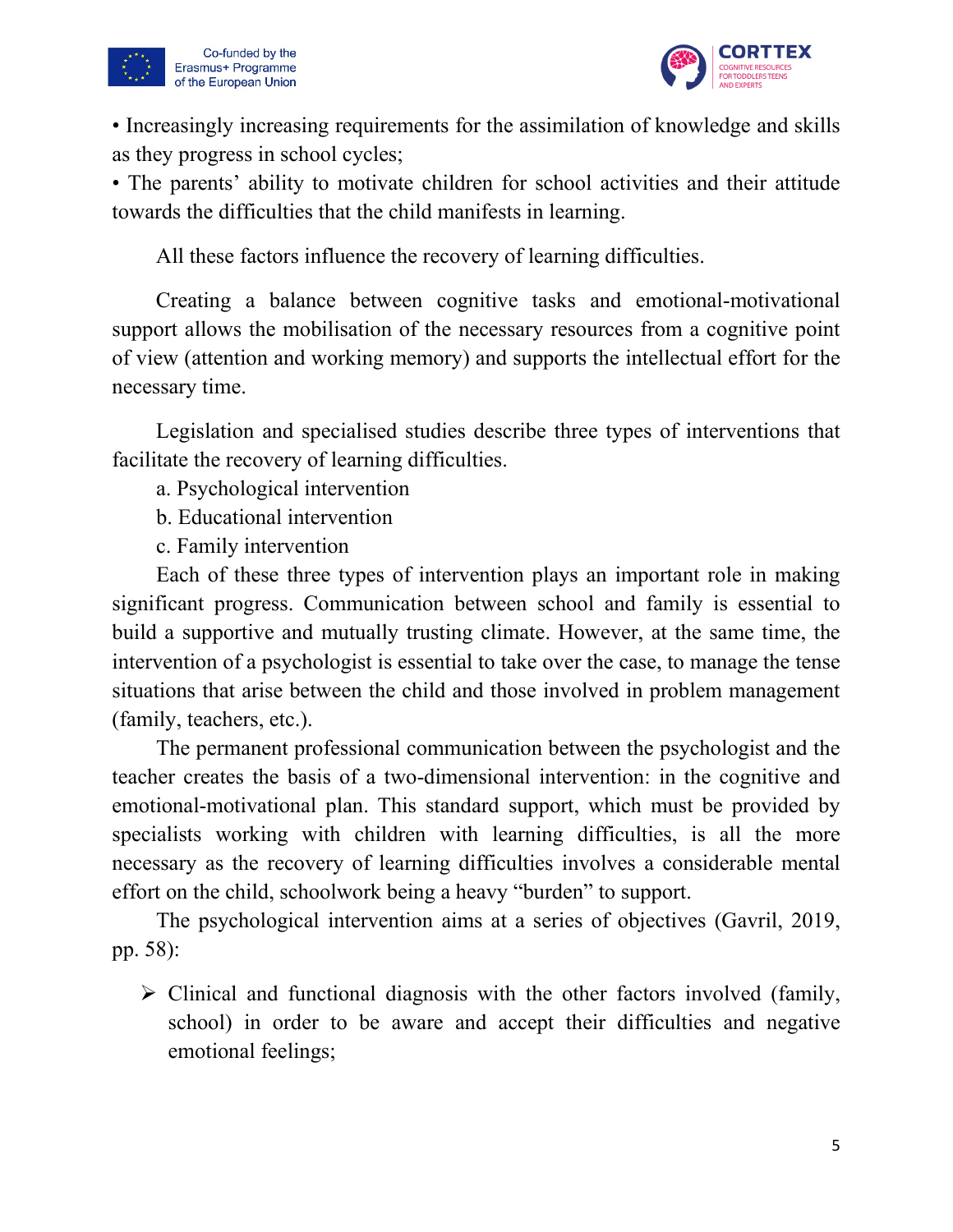



- $\triangleright$  Implementation of programs for the development of cognitive functions where delays have been evaluated;
- $\triangleright$  Identifying specific learning styles and supporting children in adapting learning to their particularities;
- $\triangleright$  Psychoeducation of parents and teachers on the issue of learning difficulties and how they influence the mechanisms of learning (abilities and limitations of the child, compensatory methods appropriate to each case).

In the case of educational intervention, the objectives aim at:

- $\triangleright$  Early screening of children at risk of developing learning difficulties;
- $\triangleright$  Providing information to parents and psychologists about the difficulties identified;
- $\triangleright$  The design of a personalised intervention program based on the functional diagnosis;
- Educational intervention by approaching in-class differentiated teaching and assessment methods;
- $\triangleright$  Constant collaboration with other specialists involved in the intervention on learning difficulties.

Studies on the results of specific interventions do not yet exist in the Romanian population. However, research in the Anglo-Saxon countries (UK, USA and Canada) has estimated that about 20% of children with SLD fully recover from the average population, but 35% of them continue to have difficulty during schooling. In the case of the remaining 45%, the interventions significantly improve their skills, even if the level of development typical for the targeted skill is not reached (Gavril, 2019).

# **4. Romanian legislation regarding learning difficulties and SLD**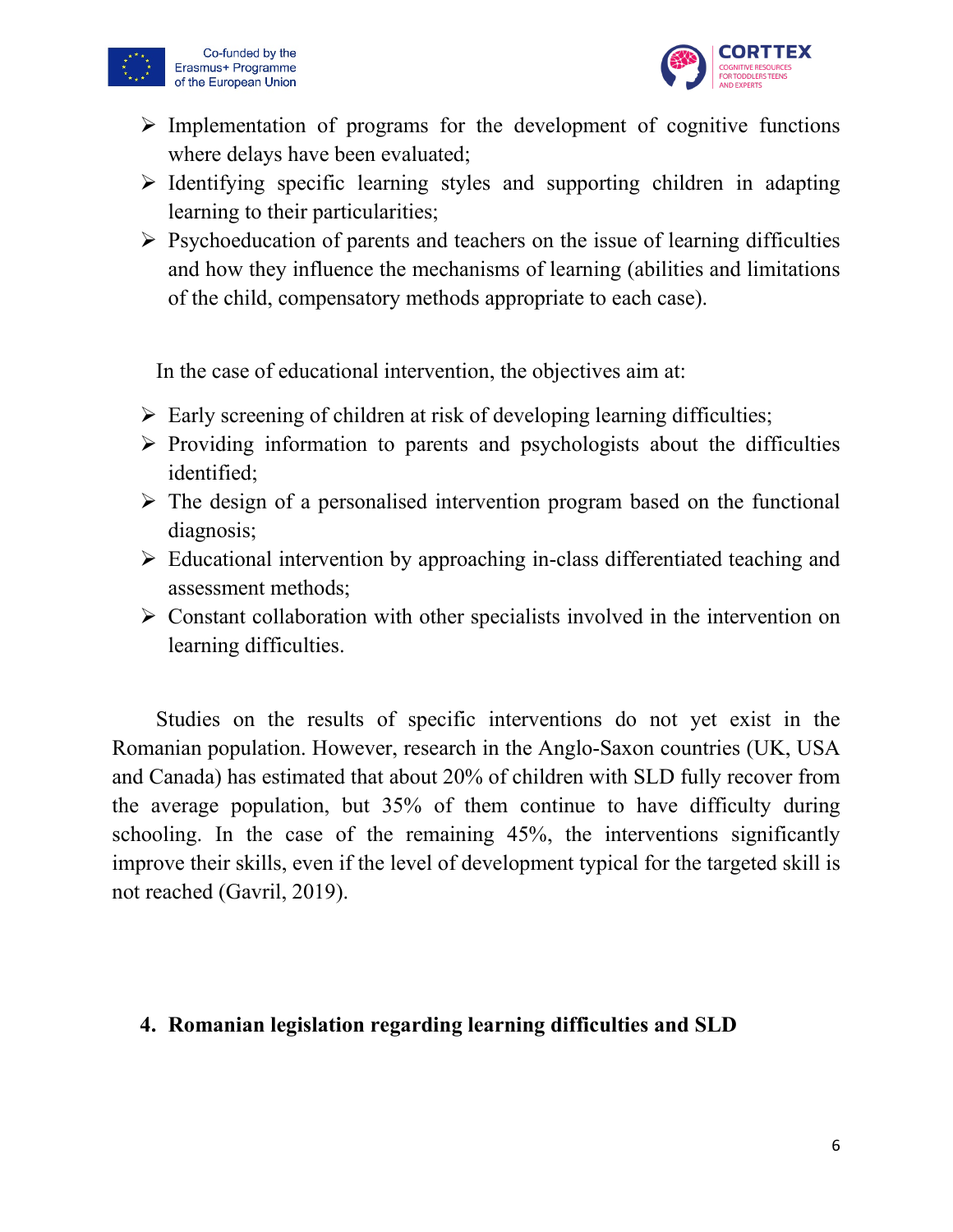



Legislation on learning difficulties differs from country to country. For example, in Romania, the first mentions about children with special educational needs (SEN) appeared in the National Education Law, the provisions referring to inclusive education and how to include children with disabilities in mainstream education.

Law 6/2016 is the first law that specifically refers to children with specific learning disabilities. In addition, the law contains support measures to better adapt to school requirements and prevent school failure or dropout.

Through the methodological norms, the law aims at:

• guaranteeing the right to education of all students identified with learning disabilities

• favouring the students' school success through didactic support measures, guaranteeing adequate training and promoting the development of the potential of each student

• reduction of relational and emotional difficulties, secondary to learning disorders

• adopting forms of verification and evaluation adequate to the formative need of the students

• training of teachers, support teachers, psychology teachers, speech therapists, school counsellors, as well as the responsibility and awareness of parents in dealing with problems related to learning disorders

• favouring the early diagnosis of students and establishing rehabilitative teaching paths;

• increasing communication and collaboration between family, school, county resource centres and educational assistance / Bucharest Center for Educational Resources and Assistance (CJRAE / CMBRAE) and family doctors, during training and formation

• ensuring equal opportunities for the development of all students' abilities, necessary in the social and professional environment

(Order no. 3142 on the approval of the Methodology for providing the necessary support to students with learning disabilities, published in the Official Monitor of Romania, Part I, no. 117 of February 10, 2017)

Unlike the laws from other countries (for example, Great Britain, the USA and Canada), which provide support measures for people with SLD both during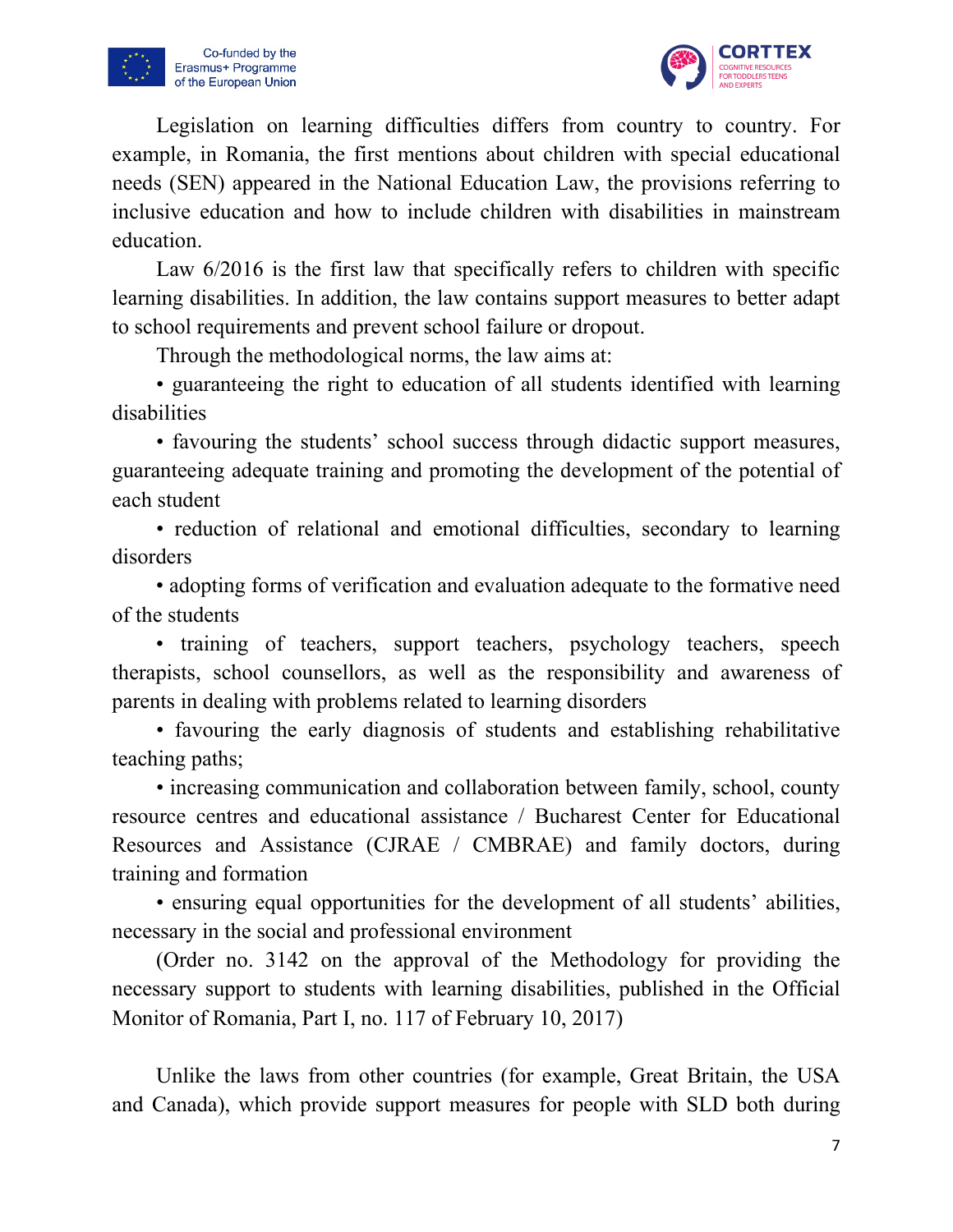



school and at university and professional level, the Romanian law applies only to students from pre-university education.

The law clearly delimits learning difficulties from learning disabilities.

According to the law, learning disorders, from now on referred to as specific learning disorders (SLD) - *designate a heterogeneous group of disorders that affect the typical process of acquiring school skills (reading, writing and math): dyslexia, dysgraphia (including dysorthography), dyscalculia. This is not a consequence of a lack of learning opportunities or a lack of motivation to learn; it is not the result of an intellectual disability, a liminal intellect, sensory deficit (e.g., hearing, visual, motor), emotional and emotional disorders of a psychiatric nature, other (neuro) developmental disorders (e.g., ASD - autism spectrum disorders, ADHD - attention deficit hyperactivity disorder). It is not caused by any form of brain trauma or acquisition disease. Dyslexia, dysgraphia and dyscalculia may occur in isolation or may be associated. These represent a disorder of biological origin, not being a consequence of the absence of learning opportunities, the existence of disabling conditions or unfavourable learning conditions* (Order no. 3142 on approving the Methodology for providing the necessary support to students with learning disabilities, published in the Official Monitor of Romania, Part I, No. 117 of February 10, 2017).

According to Law 6/2016, learning difficulties designate *a category of special educational needs (SEN) due to the intervention of extrinsic factors (school, family, social) and intrinsic psycho-affective factors. Learning difficulties can be remedied and, most of the time, it is expressed in the form of delays and not of some disturbances of the typical acquisition process. Learning difficulties can also occur secondary to an introductory intellectual level, sensory deficiencies, ADHD, severe emotional disorders, and bilingualism* (Order no. 3124 on approving the Methodology for providing the necessary support to students with learning disabilities, published in the Official Monitor of Romania, Part I, No. 117 of February 10, 2017). For the early identification of the risk of developing a learning disorder, the law provides:

• a compulsory psycho-pedagogical evaluation in the first two years of school;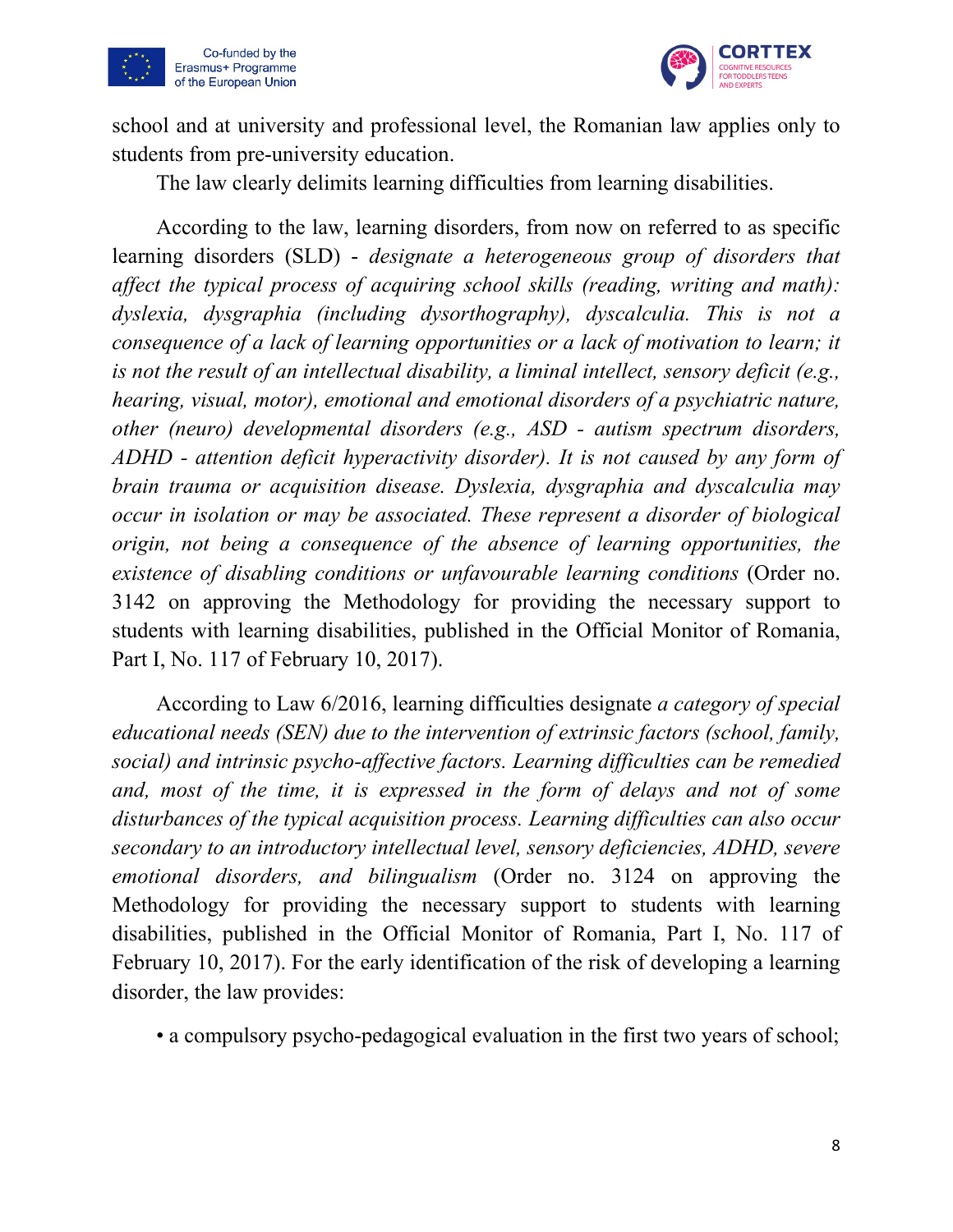



• a complex evaluation performed by specialists (psychologists/teachers, school counsellors, speech therapists, doctors, etc.) to establish the diagnosis.

During primary school, children should be monitored through annual assessments by teachers. In this regard, the law recommends using classroom observation to identify those children who show signs of atypical development.

As support measures within the school activity, the law provides for curricular adaptation and curricular augmentation.

From the perspective of diagnosis, the law refers to the symptoms contained in the DSM-5 and ICD-10 textbooks, specifying the age marks:

- $\triangleright$  in the case of reading and writing disorders, the diagnosis cannot be conclusive before the second grade because literacy is completed by the end of the second grade. This does not preclude taking remedial action if serious gaps have been observed in the first two years of school;
- $\triangleright$  dyscalculia cannot be diagnosed before the third grade to provide the necessary time for the formation of mathematical calculation automatisms. The law also provides for differentiated assessments for students with SLD:

• tests and verifications are announced at least 24 hours in advance;

• additional time is provided (30-60 minutes) for the execution of the tests or checks with fewer requirements are provided;

• computerised tests are introduced;

• ensures that the teacher reads aloud the tasks to be performed during the checks. The topics are read one by one, in the order in which the paper is elaborated;

• the use of compensatory instruments is ensured in both written and oral tests;

• oral checks will be provided as alternatives to the written ones (especially in foreign languages);

• in the grading at the oral tests will be taken into account the lexical and expressive abilities of the student;

• depending on the situation, the assessments will be designed in such a way as to limit writing (for example, exercises with space to fill in, tick exercises, unit, etc.);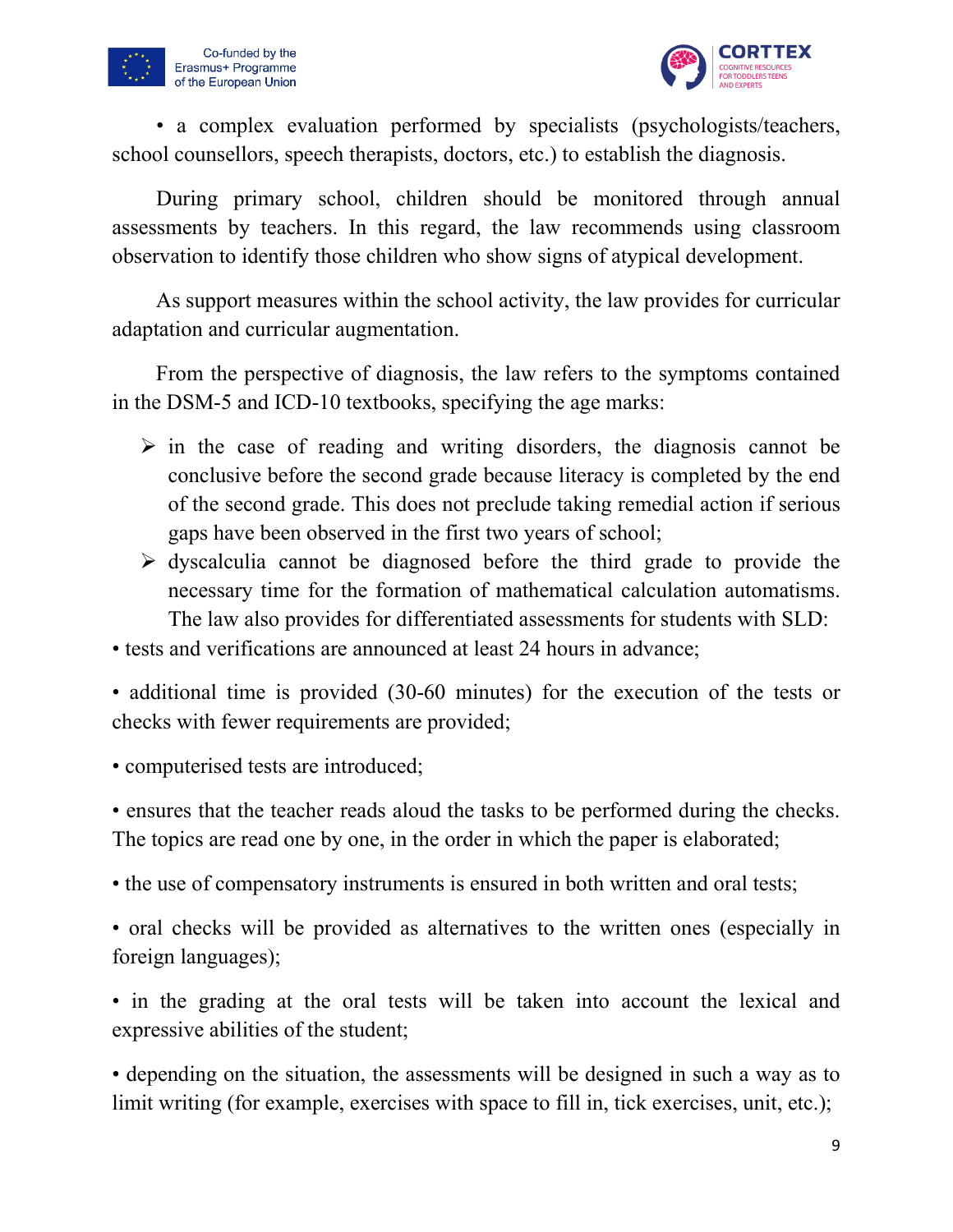



• the grading/evaluation of the written tests will take into account the content, not the form;

• the use of the pocket/office computer or tables with formulas is ensured.

(Order no. 3144 on the approval of the Methodology for providing the necessary support to students with learning disabilities, published in the Official Monitor of Romania, Part I, no. 117 of February 10, 2017).

The law provides for teacher training courses in continuing education programs to acquire skills for early identification of learning difficulties and the application of appropriate teaching strategies.

In the interest of children, the law provides for the organisation at the level of resource councils and educational assistance of parental counselling departments for parents with children with learning disabilities to ensure communication between school-family-specialists, essential collaboration for diagnosis and intervention during the schooling of students.

# **References:**

American Psychiatric Association. (2013). *Diagnostic and statistical manual of mental disorders* (5<sup>th</sup> ed.). Washington, DC: Author.

Bartok, E. (2017). *Copilul dislexic -o responsabilitate comună. Ghid destinat cadrelor didactice și părinților copiilor cu tulburări specifice de învățare (TSI)*. Asociația Română pentru Copii Dislexici

Dehaene, S., & Cohen, L. (2007). Cultural Recycling of Cortical Maps, *Neuron 56*.

Dyslexia – AUSPELD Foundation Literacy Services. (2014). *Understanding learning difficulties: A practical guide*. South Perth: Dyslexia – SPELD Foundation Literacy Services).

Frith, U. (project manager). (2011). Brain Waves Module 2: Neuroscience: implications for education and lifelong learning, *The Royal Society*, London.

Gavril, L. (2019). *Dislexia. Simptome, cauze, intervenție*. TestCentral.